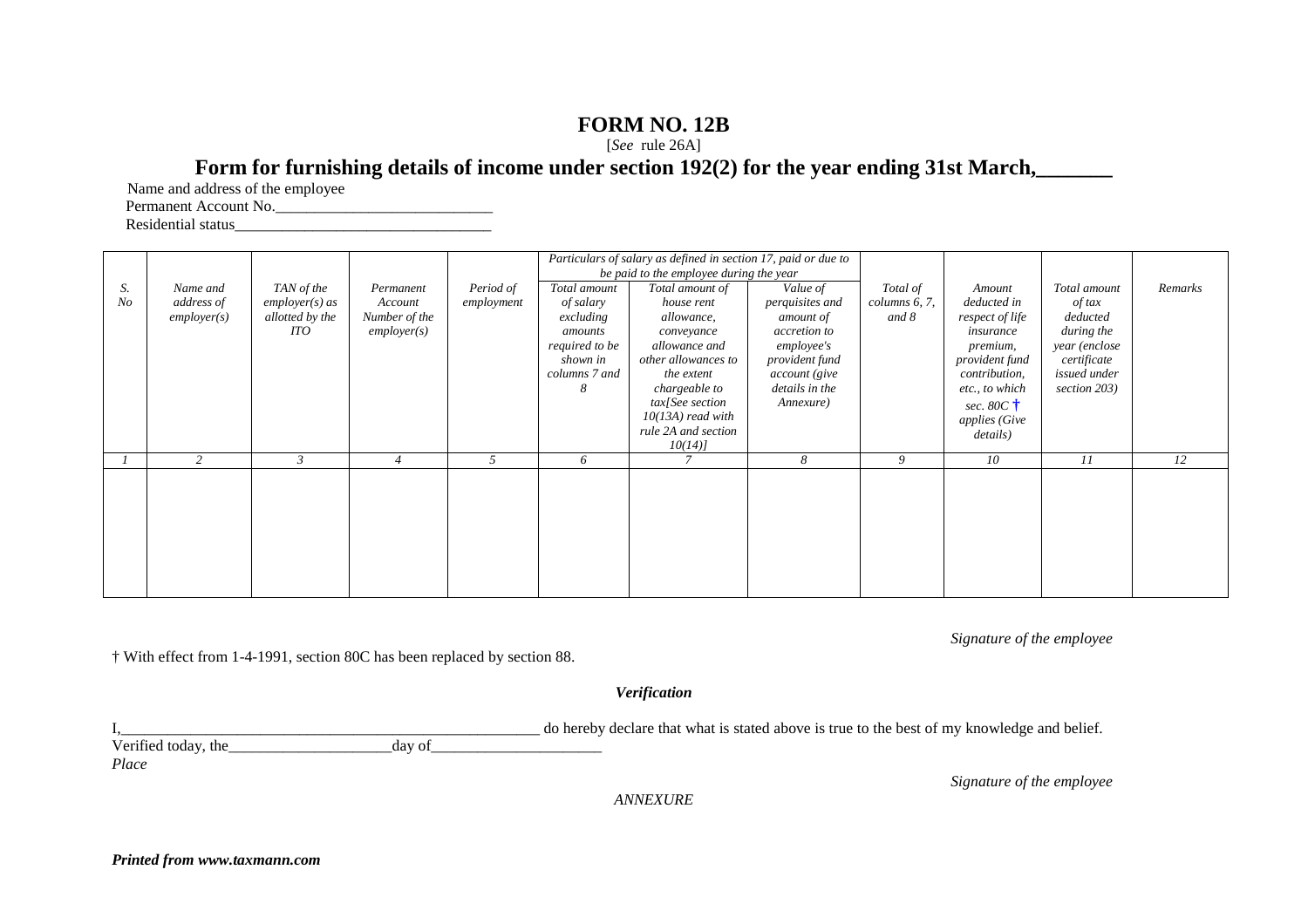### [*See* column 8 of Form No. 12B] **Particulars of value of perquisites and amount of accretion to employee's provident fund account**

# Name and address of the employee\_<br>Permanent Account No.

Period : Year ending 31st March, *Name of the employee TAN/PAN of the employer Value of rent-free accommodation or value of any concession in rent for the accommodation provided by the employer (give basis of computation)[See rules 3(a) and 3(b)] Where accommodation is furnished Where Where accommodation is unfurnished Value as if accommodation is unfurnished Cost of furniture (including television sets, radio sets, refrigerators, other household appliances and airconditioning plant or equipment) OR hire charges, if hired from a third party Perquisite value of furniture (10% of column 5) OR actual hire charges payable Total of columns 4 and 6 Rent, if any, paid by the employee Value of perquisite (column 3 minus column 8 or column 7 minus column 8 as may be applicable) 1 2 3 4 5 6 7 8 9*